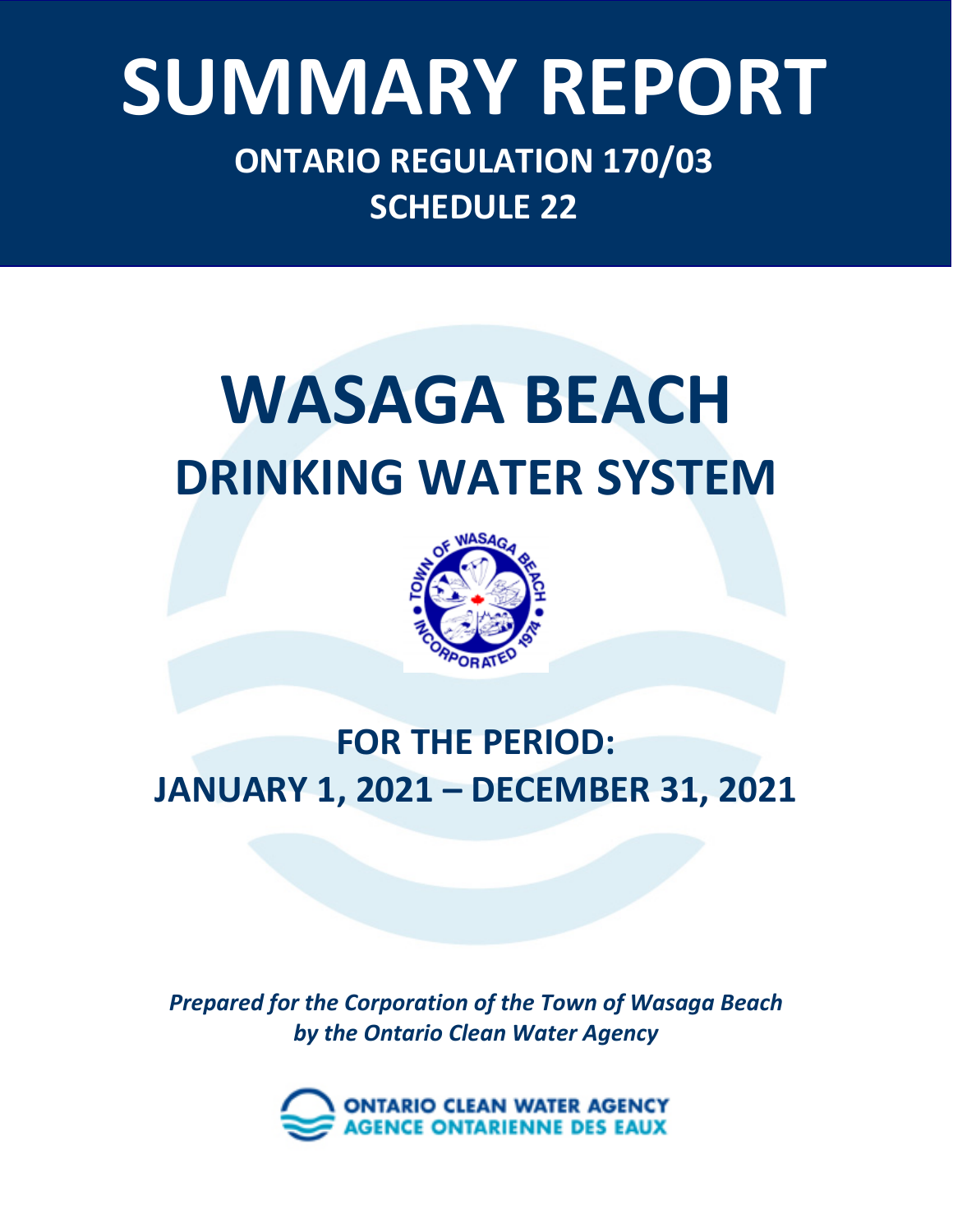#### **[SCHEDULE 22](http://www.e-laws.gov.on.ca/html/regs/french/elaws_regs_030170_f.htm#sft22) SUMMARY REPORTS FOR MUNICIPALITIES**

Municipal: Large Residential Small Residential

#### **Application**

**22-1.** This Schedule applies to the following drinking water systems:

- 1. Large municipal residential systems.
- 2. Small municipal residential systems.

#### **Report**

**22-2.** (1) The owner of a drinking water system shall ensure that, not later than March 31 of each year after 2003, a report is prepared in accordance with subsections (2) and (3) for the preceding calendar year and is given to,

- (a) in the case of a drinking water system owned by a municipality, the members of the municipal council;
- (b) in the case of a drinking water system owned by a municipal service board established under section 195 of the *Municipal Act, 2001*, the members of the municipal service board; or
- (c) in the case of a drinking water system owned by a corporation, the board of directors of the corporation.
- (2) The report must,
- (a) list the requirements of the Act, the regulations, the system's approval, drinking water works permit, municipal drinking water licence, and any orders applicable to the system that were not met at any time during the period covered by the report; and
- (b) for each requirement referred to in clause (a) that was not met, specify the duration of the failure and the measures that were taken to correct the failure.

(3) The report must also include the following information for the purpose of enabling the owner of the system to assess the capability of the system to meet existing and planned uses of the system:

- 1. A summary of the quantities and flow rates of the water supplied during the period covered by the report, including monthly average and maximum daily flows.
- 2. A comparison of the summary referred to in paragraph 1 to the rated capacity and flow rates approved in the system's approval, drinking water works permit or municipal drinking water licence, or if the system is receiving all of its water from another system under an agreement pursuant to subsection 5 (4), to the flow rates specified in the written agreement.

(4) If a report is prepared under subsection (1) for a system that supplies water to a municipality under the terms of a contract, the owner of the system shall give a copy of the report to the municipality by March 31.

(5) Revoked: O. Reg. 253/05, s. 18.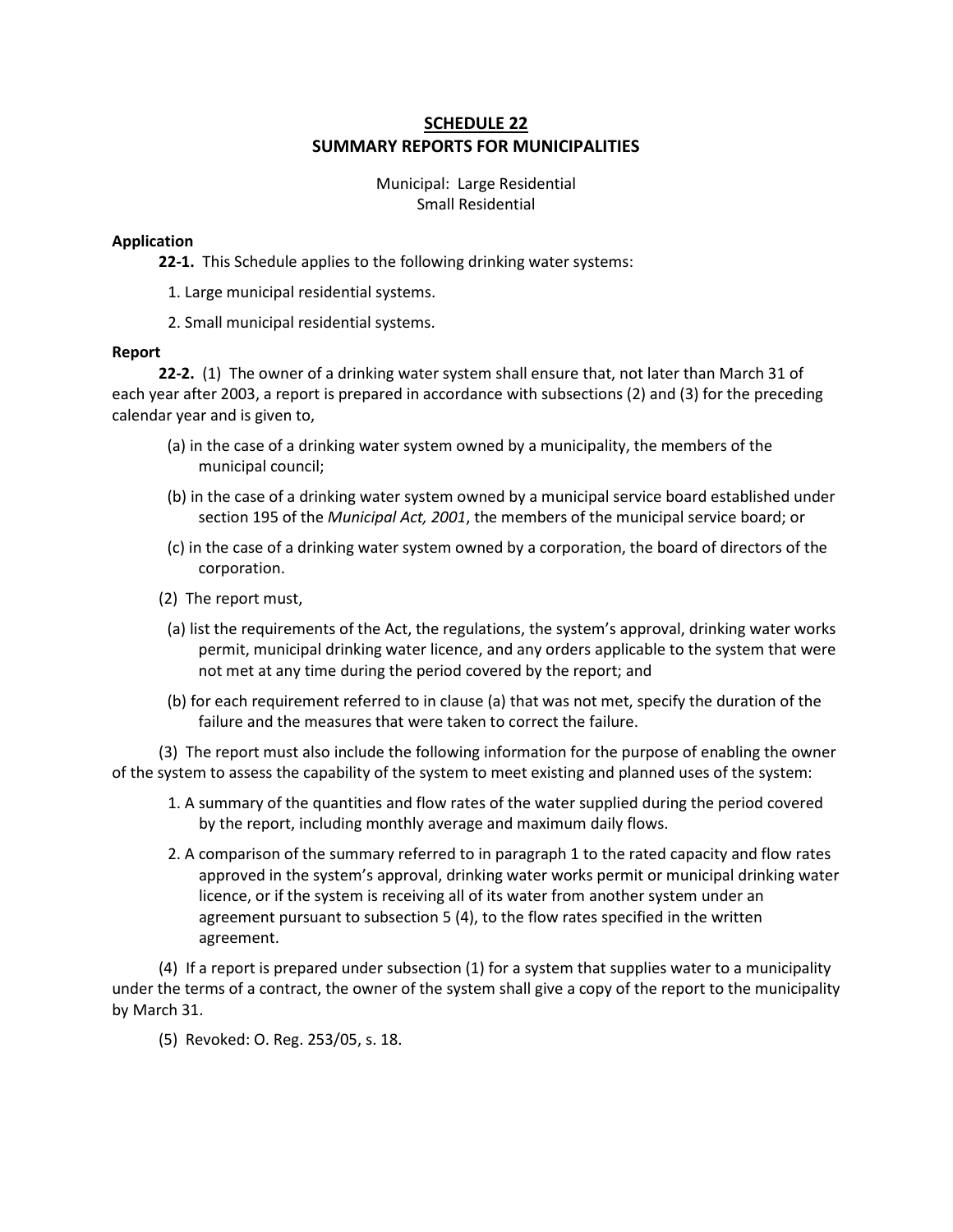### **Schedule 22 Summary Report**

JANUARY 01, 2021 – DECEMBER 31, 2021

**DRINKING-WATER SYSTEM NAME: WASAGA BEACH DRINKING-WATER SYSTEM NUMBER: 220002137 DRINKING-WATER SYSTEM CATEGORY:** LARGE MUNICIPAL RESIDENTIAL **MUNICIPAL DRINKING WATER LICENCE #:** 131-101 (issued on March 16, 2021) **DRINKING-WATER WORKS PERMIT #:** 131-201 (issued on March 06, 2021)<br>**PERMIT TO TAKE WATER #:** 8041-BFHJV2 **PERMIT TO TAKE WATER #:** 

# **1. REPORT**

This report is a summary of water quantity data for the Wasaga Beach Drinking Water System (DWS) in the Town of Wasaga Beach written in accordance with Schedule 22 of Ontario's Drinking Water Systems Regulation for the reporting period of January 1, 2021 to December 31, 2021. The Wasaga Beach DWS is categorized as a Large Municipal Residential Drinking Water System. This report was prepared by the Ontario Clean Water Agency on behalf of the Corporation of the Town of Wasaga Beach.

# **2. ISSUES OF NON-COMPLIANCE**

The following outlines any instances when the DWS failed to meet the requirements of the Act, Regulations, System Approval(s) and any Order during this reporting period and the measures taken to correct each failure.

#### **1. August 18th, 2021 – Continuous Monitoring**

**Ontario Regulation 170/03 Requirement:** Schedule 6-5, Continuous Monitoring

**Incident Description:** On Wednesday August 18<sup>th</sup> at approximately 0940hrs, the Jenetta post-C<sub>l2</sub> Analyzer was undergoing calibrations and had been placed in "Calibration Mode". Operations staff did not complete the calibration process, which locked in the current reading until it was discovered on August 19<sup>th</sup> at 1155hrs. The reading before the calibration was 1.36 mg/L and 1.66 mg/L once restored; during this period no chlorine related alarms were triggered. The pre-chlorine analyzer remained active during this time and did not lower past 2.53 mg/L. As well, the 24/7 distribution Cl2 monitoring at the Wasaga Beach WWTP maintained an adequate chlorine residual throughout the incident.

#### **Corrective Actions:**

- Normal functions were immediately restored upon discovery
- OCWA explored the option of having a "Calibration Mode" to have a timeout such that it is restored to normal functions after a set period. At this time, the option was deemed not possible.
- Refreshers to Operations staff on calibration procedures

**Status**: Complete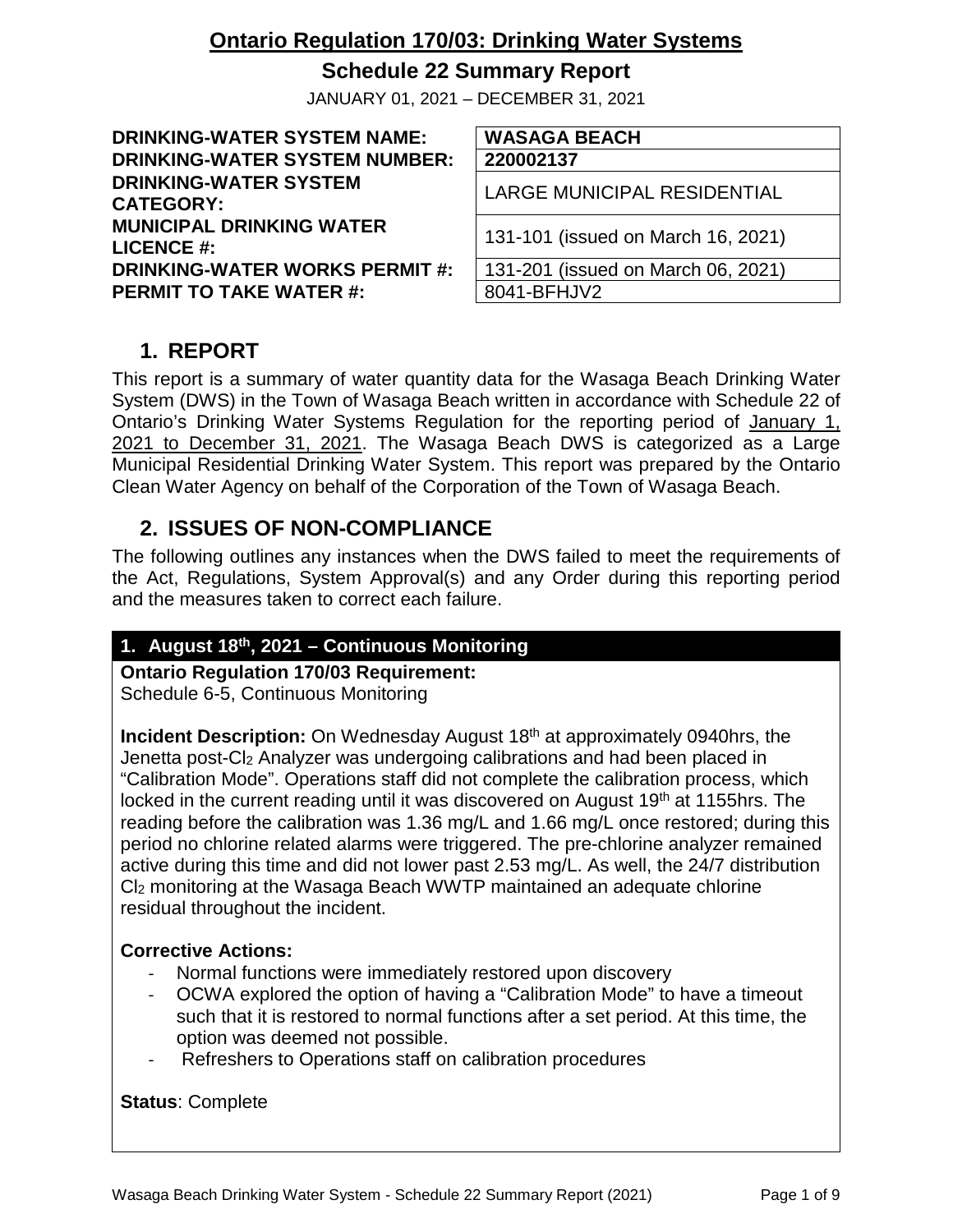## **Schedule 22 Summary Report**

JANUARY 01, 2021 – DECEMBER 31, 2021

### **2. September 10th, 2021- Frequency of Sampling and Equipment Checks**

**Ontario Regulation 170/03 Requirement:**

Schedule 6-1.1(3), Frequency of Sampling and Equipment Checks

**Incident Description:** On September 10<sup>th</sup>, 2021 while an operator was performing monthly data checks it was observed that both Turbidity and Raw Water Well levels were taken outside of the monthly requirement of 20 to 40 days. Powerline: Turbidity taken July 13 and August 24 - 42 days.

**Corrective Actions:** The Work Order has been altered to provide additional information on timelines of completion:

- The Work Order will now generate on a timeline of 20 days after the previous was completed instead of generated on the 1<sup>st</sup> of the month to be more "up front" about reminding the Operator that the time sensitive aspect has begun.
- The Work Order has been altered to include a descriptor "Must be completed in 20d"
- The Work Order will be marked in red to highlight it needs to be completed in a timely manner.
- A new "portlet" was made and tested testing, that summarizes all time-sensitive Work Orders for the Operations staff.

#### **Status**: Complete

Please refer to the Annual Report (Section 11) for the Wasaga Beach DWS for information regarding Adverse Water Quality Incident(s) that may have occurred during the reporting period.

# **3. SYSTEM PERFORMANCE**

The following tables (Table 1 and Table 2) summarize the quantities and flow rates of the raw water taken and treated water supplied during the period covered by this report, including monthly average and maximum day flows, and daily instantaneous peak flow rates, as well as a comparison with the allowable maximum daily volume and flow rates for the system.

| <b>Description</b>                         | <b>Powerline Road</b><br><b>Pumphouse</b> | <b>Jenetta Street</b><br><b>Pumphouse</b> | <b>Total</b> |
|--------------------------------------------|-------------------------------------------|-------------------------------------------|--------------|
| Maximum Daily Volume(m <sup>3</sup> /day)* | 15,707.52                                 | 15,707.52                                 | 31,415.04    |
| Maximum Flow Rate (L/s)**                  | 181.8                                     | 181.8                                     | ٠            |
| Average Day Flow $(m^3/day)$               | 4,838.05                                  | 3,144.45                                  | 7,982.5      |
| % of Maximum Daily Volume*                 | 30.8                                      | 20.0                                      | 25.41        |
| Maximum Day Flow (m <sup>3</sup> /day)     | 10,489                                    | 7,819                                     | 18,308       |

*Table 1: Wasaga Beach DWS – Raw Water (RW) Summary for Reporting Period*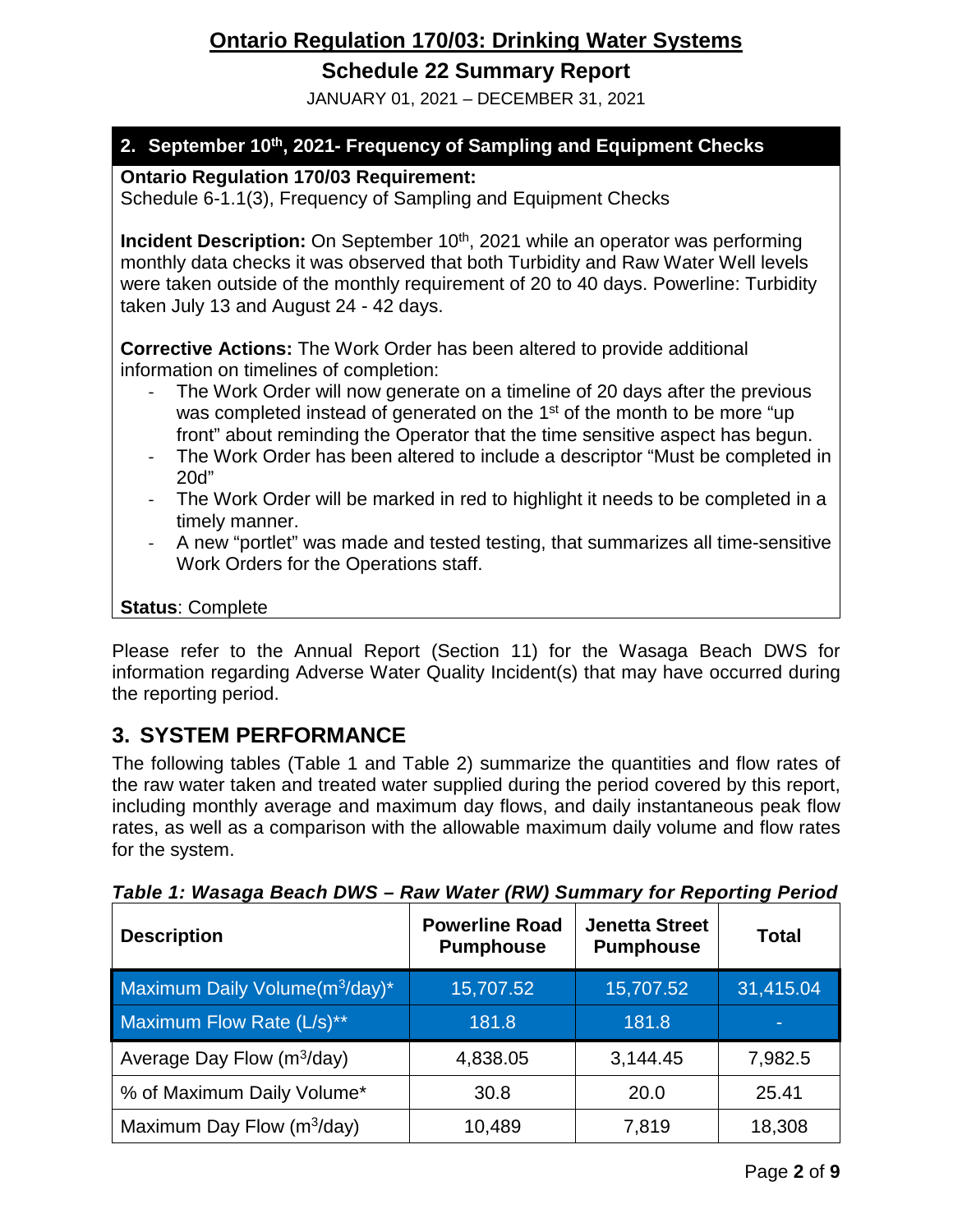# **Schedule 22 Summary Report**

| <b>Description</b>                            | <b>Powerline Road</b><br><b>Pumphouse</b> | <b>Jenetta Street</b><br><b>Pumphouse</b> | <b>Total</b>   |
|-----------------------------------------------|-------------------------------------------|-------------------------------------------|----------------|
| % of Maximum Daily Volume*                    | 66.8                                      | 49.8                                      | 58.3           |
| Average Daily Flow Rate (L/s)                 | 122.2                                     | 64.27                                     |                |
| % of Approved Flow Rate**                     | 67.2                                      | 35.4                                      | $\blacksquare$ |
| Daily Instantaneous Peak Flow<br>Rate $(L/s)$ | $195+$                                    | 179                                       | $\blacksquare$ |
| % of Approved Flow Rate**                     | $107.3+$                                  | 98.5                                      |                |
| Total Annual Flow $(m^3)$                     | 1,768,265                                 | 1,150,274                                 | 2,918,539      |

JANUARY 01, 2021 – DECEMBER 31, 2021

*\*As specified in the Permit to Take Water, where the "maximum daily volume" is expressed as the "Total Taking" in cubic metres per day.*

*\*\*As specified in the Permit to Take Water, where the "maximum flow rate" is the "Maximum Taken per Minute" expressed in litres per minute and stipulated as 60.0 L/s per well. There are three well pumps at Powerline Road Pumphouse and three well pumps at the Jenetta Street Pumphouse. Note: Powerline well was decommissioned in 2021.*

*+Exceedances are due to power bumps, well pump start-ups, and their instantaneous flow rate measurements.*

*Table 2: Wasaga Beach DWS – Treated Water (TW) Summary for Reporting Period*

| <b>Description</b>           | Powerline Rd.<br><b>Pumphouse</b> | Jenetta St.<br><b>Pumphouse</b> | Total    |
|------------------------------|-----------------------------------|---------------------------------|----------|
| Rated Capacity $(m^3/day)^*$ | 15,707.52                         | 15,707.52                       |          |
| Average Day Flow $(m^3/day)$ | 4,862.7                           | 3,144.45                        | 7756.3   |
| % of Rated Capacity*         | 31                                | 20                              |          |
| Maximum Day Flow $(m^3/day)$ | 10,754                            | 7,819                           | 18,527.0 |
| % of Rated Capacity*         | 68.5                              | 49.8                            |          |
| Total Annual Flow $(m^3)$    | 1,777,597                         | 1,150,274                       | 2,927,87 |

*\*As specified in the Municipal Drinking Water License, where the "rated capacity" is the "the maximum daily volume of treated water that flows from the treatment subsystem to the distribution system," expressed in cubic metres per day.*

A review of Wasaga Beach DWS flow information for the period of January 1, 2021 to December 31, 2021 indicates that there were no exceedances of the MDWL Rated Capacity at either Pumphouse, which also means there were no exceedances of the maximum daily volume as per the PTTW. The instances of exceeding the allowable PTTW maximum flow rate are explained by instantaneous flow rate measurements and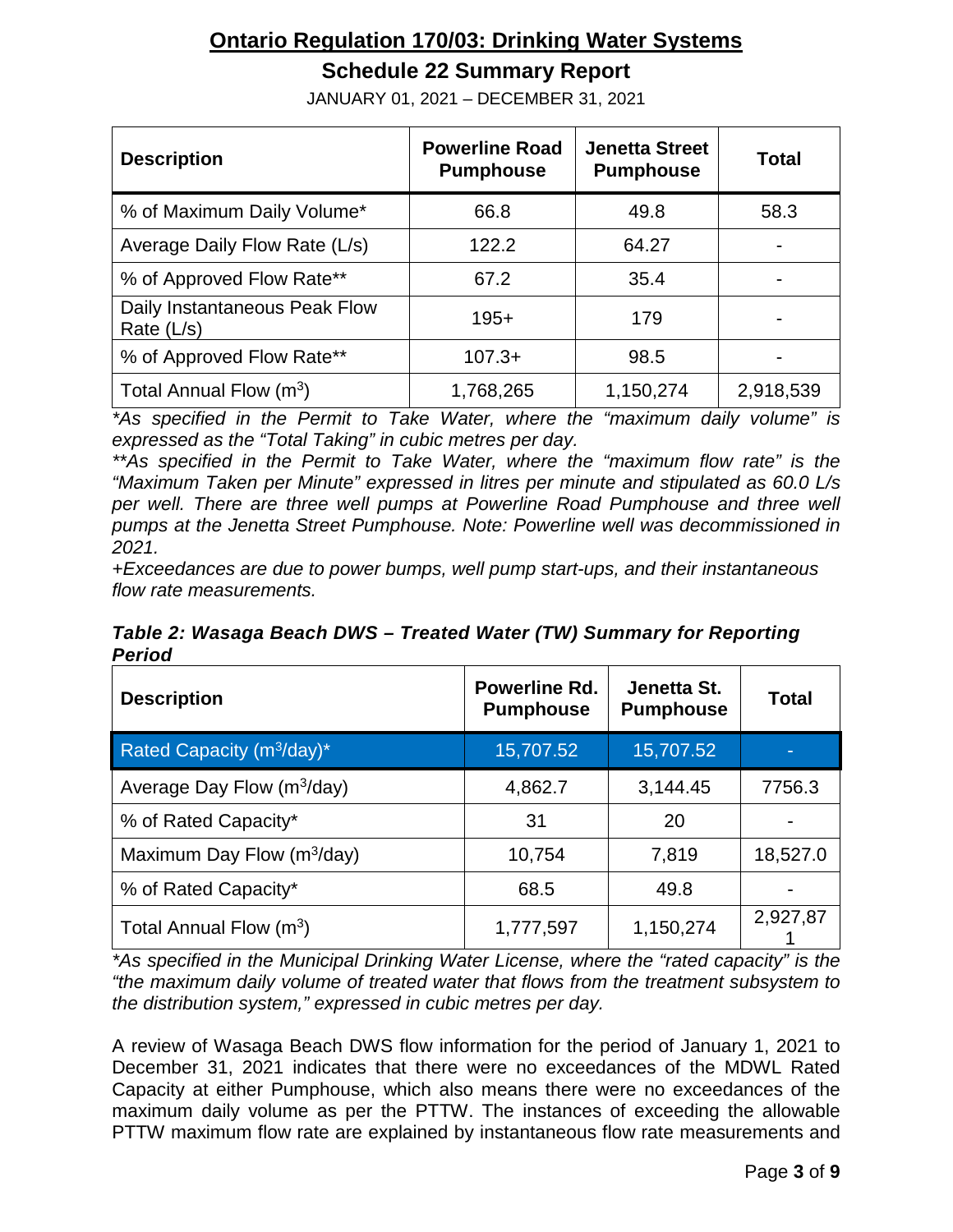# **Ontario Regulation 170/03: Drinking Water Systems Schedule 22 Summary Report**

JANUARY 01, 2021 – DECEMBER 31, 2021

well pump start-ups. Instantaneous flow rate exceedances do not result in noncompliances because the PTTW dictates daily and total water taking volumes only.

The following tables (Table 3 and Table 4) outline a more detailed flow summary for each Pumphouse.

|  |                       |  |  |  | Table 3: Wasaga Beach DWS - Facility Flow Summary for Powerline Road |  |
|--|-----------------------|--|--|--|----------------------------------------------------------------------|--|
|  | <b>Pumphouse (RW)</b> |  |  |  |                                                                      |  |

| <b>Month</b> | <b>Monthly</b><br><b>Flow Total</b><br>(m <sup>3</sup> /month) | <b>Daily</b><br><b>Flow</b><br><b>Average</b><br>(m <sup>3</sup> /day) | <b>Daily</b><br><b>Flow</b><br><b>Maximum</b><br>(m <sup>3</sup> /day) | <b>Daily</b><br><b>Average</b><br><b>Flow Rate</b><br>(L/sec) | <b>Daily</b><br><b>Peak</b><br><b>Flow Rate</b><br>(L/sec) | <b>Number of</b><br>Days of<br><b>Water</b><br><b>Taking</b> |
|--------------|----------------------------------------------------------------|------------------------------------------------------------------------|------------------------------------------------------------------------|---------------------------------------------------------------|------------------------------------------------------------|--------------------------------------------------------------|
| Jan          | 83,493                                                         | 2,693.32                                                               | 4,040                                                                  | 117.9                                                         | 192.8                                                      | 31                                                           |
| Feb          | 99,850                                                         | 3,566.07                                                               | 8,419                                                                  | 128.0                                                         | 181.5                                                      | 28                                                           |
| <b>Mar</b>   | 108,523                                                        | 3,500.74                                                               | 4,302                                                                  | 131.1                                                         | 172.8                                                      | 31                                                           |
| Apr          | 123,302                                                        | 4,110.07                                                               | 7,748                                                                  | 131.3                                                         | 179.1                                                      | 30                                                           |
| May          | 173,732                                                        | 5,604.26                                                               | 8,900                                                                  | 124.0                                                         | 177.8                                                      | 31                                                           |
| Jun          | 227,420                                                        | 7,580.67                                                               | 10,489                                                                 | 128.2                                                         | 195.0                                                      | 30                                                           |
| Jul          | 191,572                                                        | 6,179.74                                                               | 8,410                                                                  | 117.3                                                         | 170.4                                                      | 31                                                           |
| Aug          | 247,636                                                        | 7,988.26                                                               | 10,269                                                                 | 118.4                                                         | 168.3                                                      | 31                                                           |
| <b>Sep</b>   | 165,353                                                        | 5,511.77                                                               | 7,306                                                                  | 115.5                                                         | 170.0                                                      | 30                                                           |
| Oct          | 125,621                                                        | 4,052.29                                                               | 5,150                                                                  | 117.3                                                         | 178.2                                                      | 31                                                           |
| Nov          | 107,620                                                        | 3,587.33                                                               | 4,235                                                                  | 120.8                                                         | 179.3                                                      | 30                                                           |
| <b>Dec</b>   | 114,143                                                        | 3,682.03                                                               | 4,220                                                                  | 117.9                                                         | 166.8                                                      | 31                                                           |
| Total        | 1,768,265                                                      |                                                                        |                                                                        |                                                               |                                                            | 365                                                          |
| Avg.         |                                                                | 4,838.05                                                               |                                                                        | 122.2                                                         |                                                            |                                                              |
| Max.         |                                                                |                                                                        | 10,489.00                                                              |                                                               | 195.0                                                      |                                                              |

|  |                       |  |  | Table 4: Wasaga Beach DWS - Facility Flow Summary for Jenetta Street |  |  |
|--|-----------------------|--|--|----------------------------------------------------------------------|--|--|
|  | <b>Pumphouse (RW)</b> |  |  |                                                                      |  |  |

| <b>Month</b> | <b>Monthly</b><br><b>Flow Total</b><br>(m <sup>3</sup> /month) | <b>Daily</b><br><b>Flow</b><br><b>Average</b><br>(m <sup>3</sup> /day) | <b>Daily</b><br><b>Flow</b><br><b>Maximum</b><br>$(m^3)$ day) | <b>Daily</b><br><b>Average</b><br><b>Flow Rate</b><br>(L/sec) | <b>Daily</b><br><b>Peak</b><br><b>Flow Rate</b><br>(L/sec) | <b>Number of</b><br>Days of<br><b>Water</b><br><b>Taking</b> |
|--------------|----------------------------------------------------------------|------------------------------------------------------------------------|---------------------------------------------------------------|---------------------------------------------------------------|------------------------------------------------------------|--------------------------------------------------------------|
| Jan          | 81,095.0                                                       | 2615.97                                                                | 6,225.0                                                       | 74.08                                                         | 177.80                                                     | 31                                                           |
| Feb          | 57,622.0                                                       | 2057.93                                                                | 4,877.0                                                       | 64.7                                                          | 179.20                                                     | 28                                                           |
| <b>Mar</b>   | 61,878.0                                                       | 1996.06                                                                | 3,550.0                                                       | 58.11                                                         | 123.80                                                     | 31                                                           |
| Apr          | 65,907.0                                                       | 2196.90                                                                | 4,681.0                                                       | 57.91                                                         | 158.60                                                     | 30                                                           |
| May          | 119,023.0                                                      | 3839.45                                                                | 6,122.0                                                       | 56.99                                                         | 117.40                                                     | 31                                                           |
| Jun          | 169,778.0                                                      | 5659.27                                                                | 7,819.0                                                       | 76.22                                                         | 128.50                                                     | 30                                                           |
| Jul          | 141,678.0                                                      | 4570.26                                                                | 6,651.0                                                       | 66.5                                                          | 127.50                                                     | 31                                                           |
| Aug          | 161,982.0                                                      | 5225.23                                                                | 7,078.0                                                       | 76.68                                                         | 123.20                                                     | 31                                                           |
| <b>Sep</b>   | 106,968.0                                                      | 3565.60                                                                | 6,435.0                                                       | 67.95                                                         | 124.90                                                     | 30                                                           |
| Oct          | 70,040.0                                                       | 2259.35                                                                | 2,964.0                                                       | 59.42                                                         | 122.00                                                     | 31                                                           |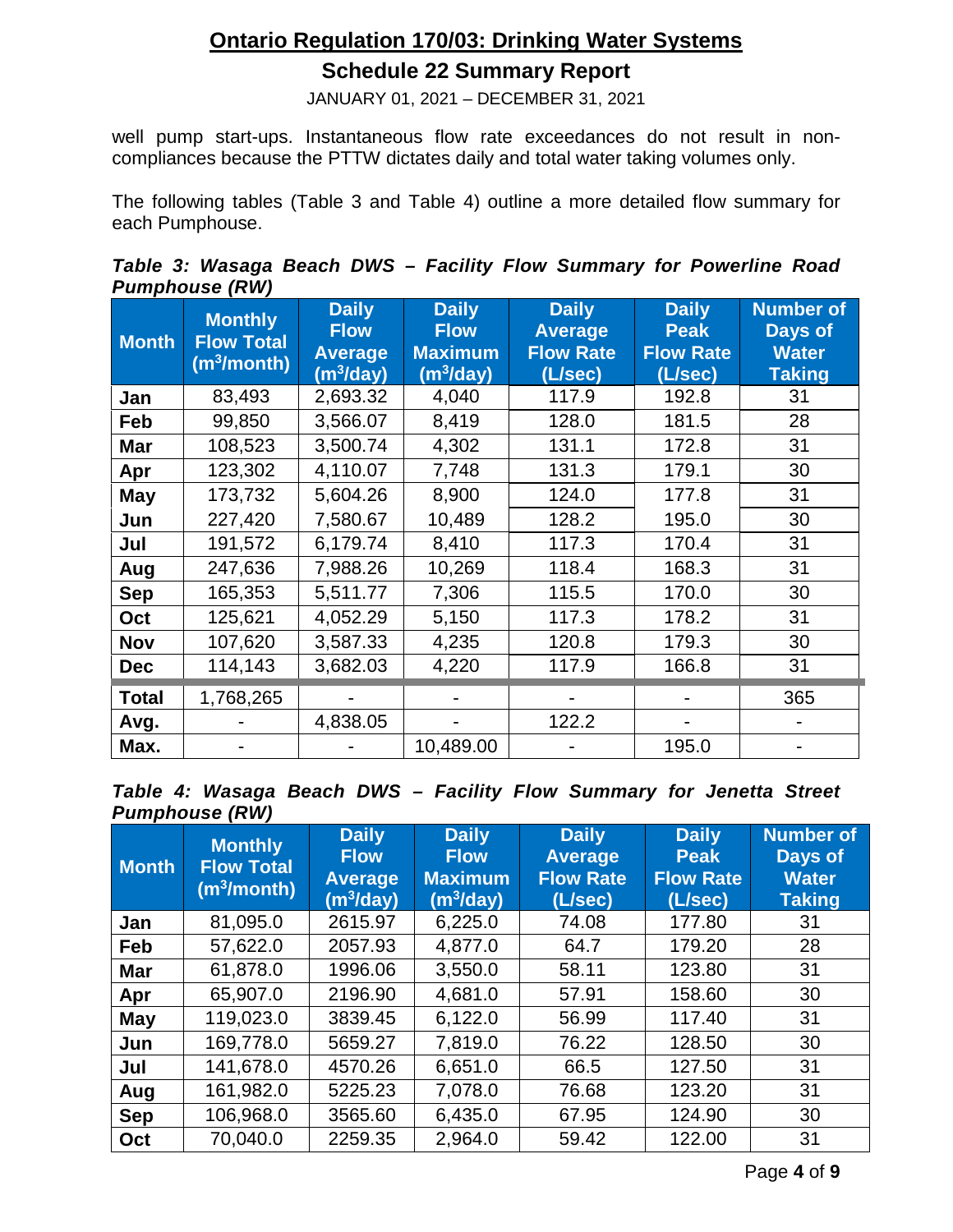# **Schedule 22 Summary Report**

JANUARY 01, 2021 – DECEMBER 31, 2021

| <b>Month</b> | <b>Monthly</b><br><b>Flow Total</b><br>$(m^3/m$ onth) | <b>Daily</b><br><b>Flow</b><br><b>Average</b><br>(m <sup>3</sup> /day) | <b>Daily</b><br><b>Flow</b><br><b>Maximum</b><br>(m <sup>3</sup> /day) | <b>Daily</b><br><b>Average</b><br><b>Flow Rate</b><br>(L/sec) | <b>Daily</b><br><b>Peak</b><br><b>Flow Rate</b><br>(L/sec) | <b>Number of</b><br>Days of<br><b>Water</b><br><b>Taking</b> |
|--------------|-------------------------------------------------------|------------------------------------------------------------------------|------------------------------------------------------------------------|---------------------------------------------------------------|------------------------------------------------------------|--------------------------------------------------------------|
| <b>Nov</b>   | 55,934.0                                              | 1864.47                                                                | 2,116.0                                                                | 55.43                                                         | 124.10                                                     | 30                                                           |
| <b>Dec</b>   | 58,369.0                                              | 1882.87                                                                | 2,142.0                                                                | 57.35                                                         | 123.50                                                     | 31                                                           |
| <b>Total</b> | 1,150,274.00                                          | $\overline{\phantom{0}}$                                               |                                                                        | $\overline{\phantom{a}}$                                      |                                                            | 365                                                          |
| Avg.         |                                                       | 3,151.44                                                               |                                                                        | 64.27                                                         |                                                            | $\blacksquare$                                               |
| Max.         | $\blacksquare$                                        | $\blacksquare$                                                         | 7,819.00                                                               | $\overline{\phantom{a}}$                                      | 179.20                                                     |                                                              |

For additional information on the treated water flows from the Wasaga Beach DWS, please refer to the following graphical representations:

- Graph 1: Treated Water Flows for 2021
- Graph 2: Treated Water Flows for 2019, 2020 and 2021
- Graph 3: Treated Water Flows for 2021 compared with 2007
- Graph 4: Average Day and Maximum Day Treated Water Flows from 2007 to 2021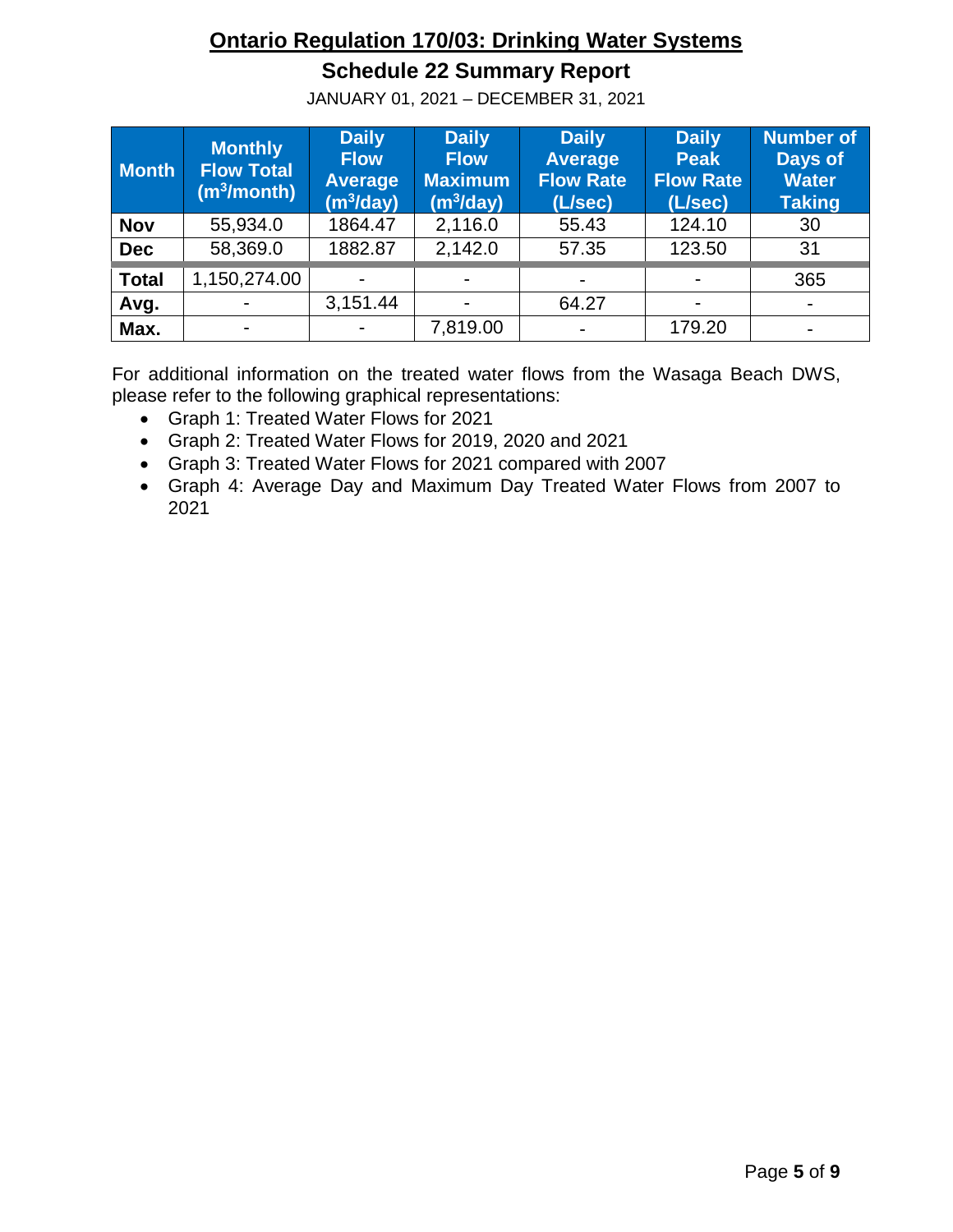#### **Schedule 22 Summary Report**

JANUARY 01, 2021 – DECEMBER 31, 2021

#### *Graph 1: Treated Water Flows for 2021*

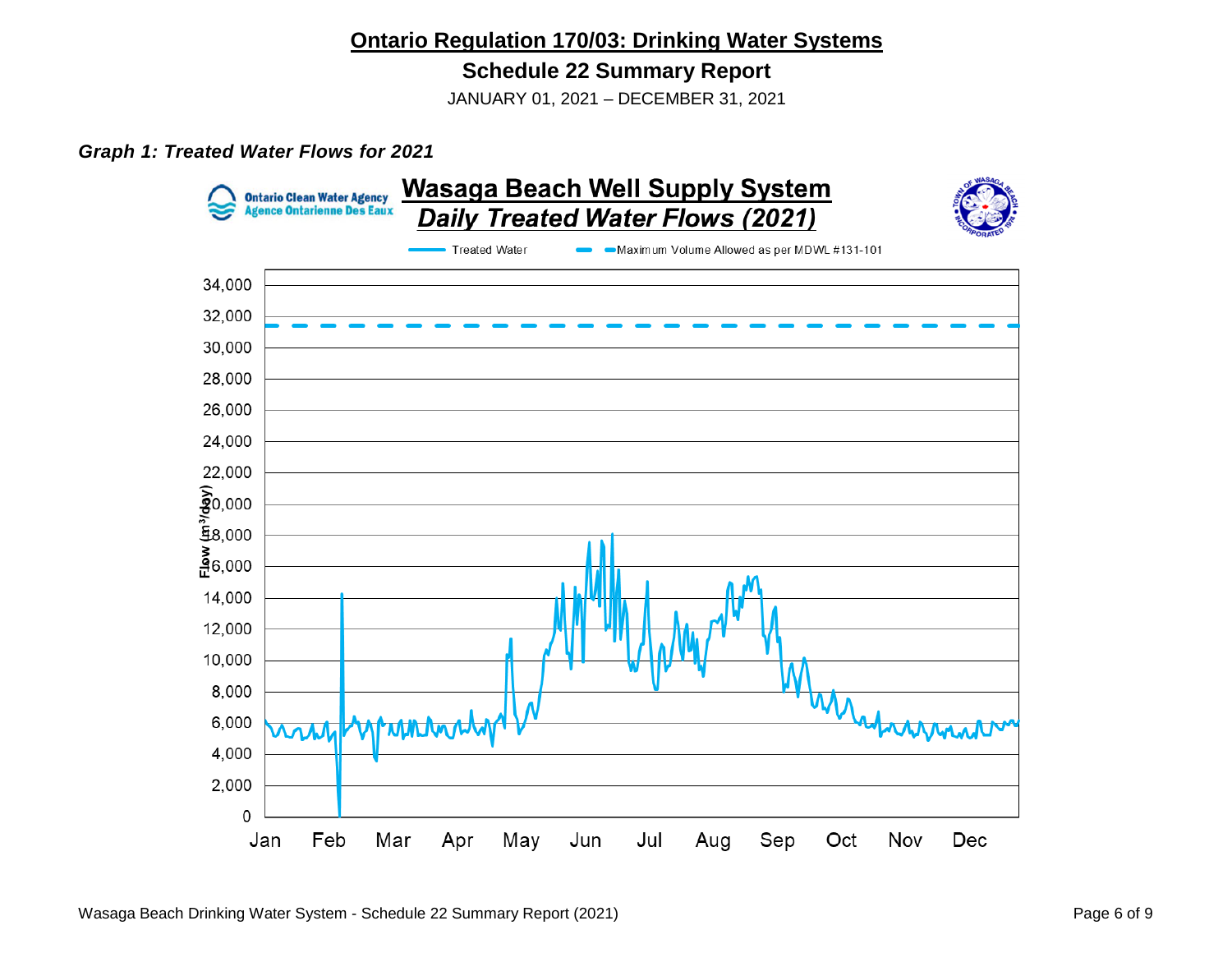#### **Schedule 22 Summary Report**

JANUARY 01, 2021 – DECEMBER 31, 2021

#### *Graph 2: Treated Water Flows for 2019, 2020 and 2021*

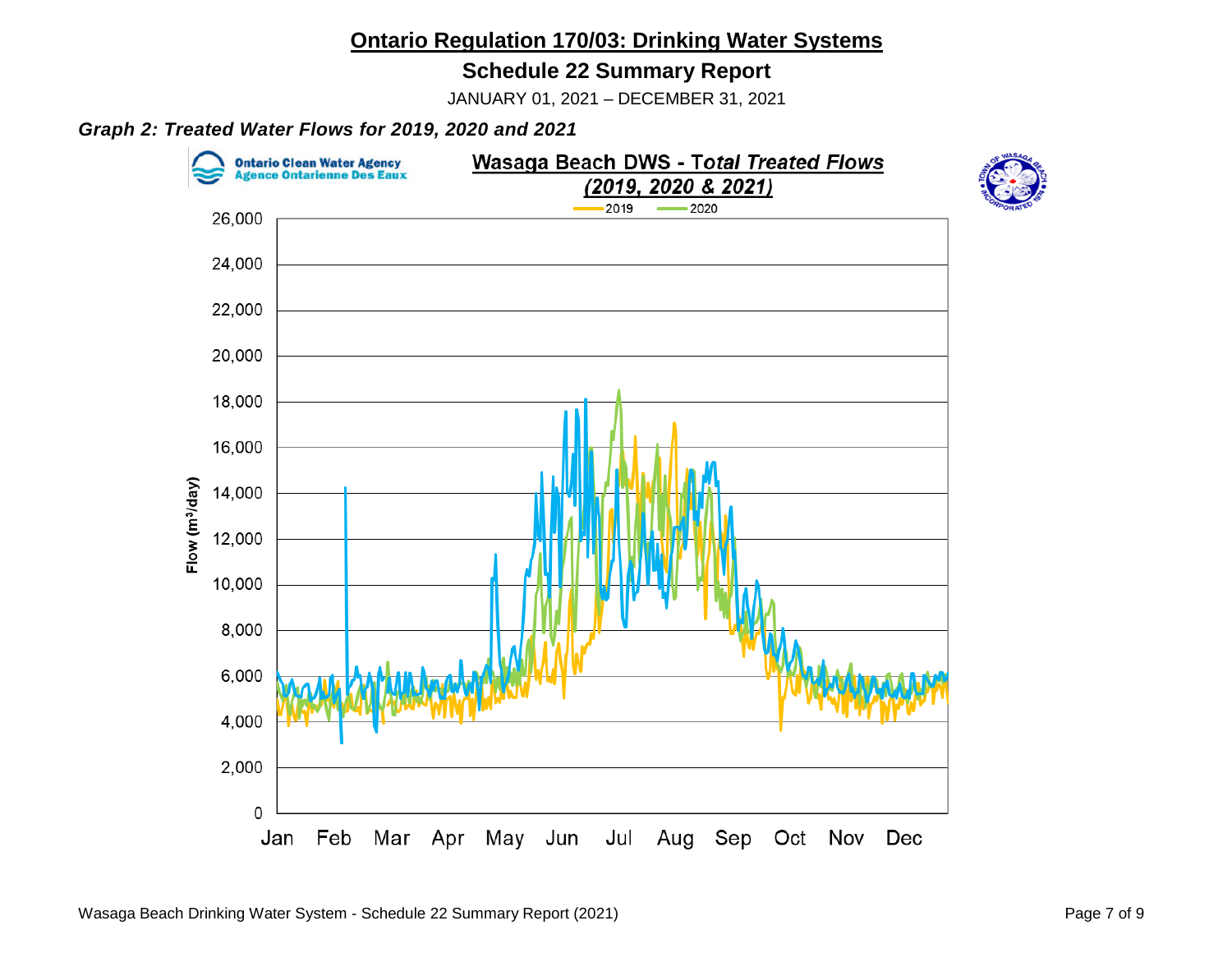**Schedule 22 Summary Report**

JANUARY 01, 2021 – DECEMBER 31, 2021

#### *Graph 3: Treated Water Flows for 2021 compared with 2007*



Wasaga Beach Drinking Water System - Schedule 22 Summary Report (2021) Wasaga Beach Drinking Water System - Schedule 22 Summary Report (2021)